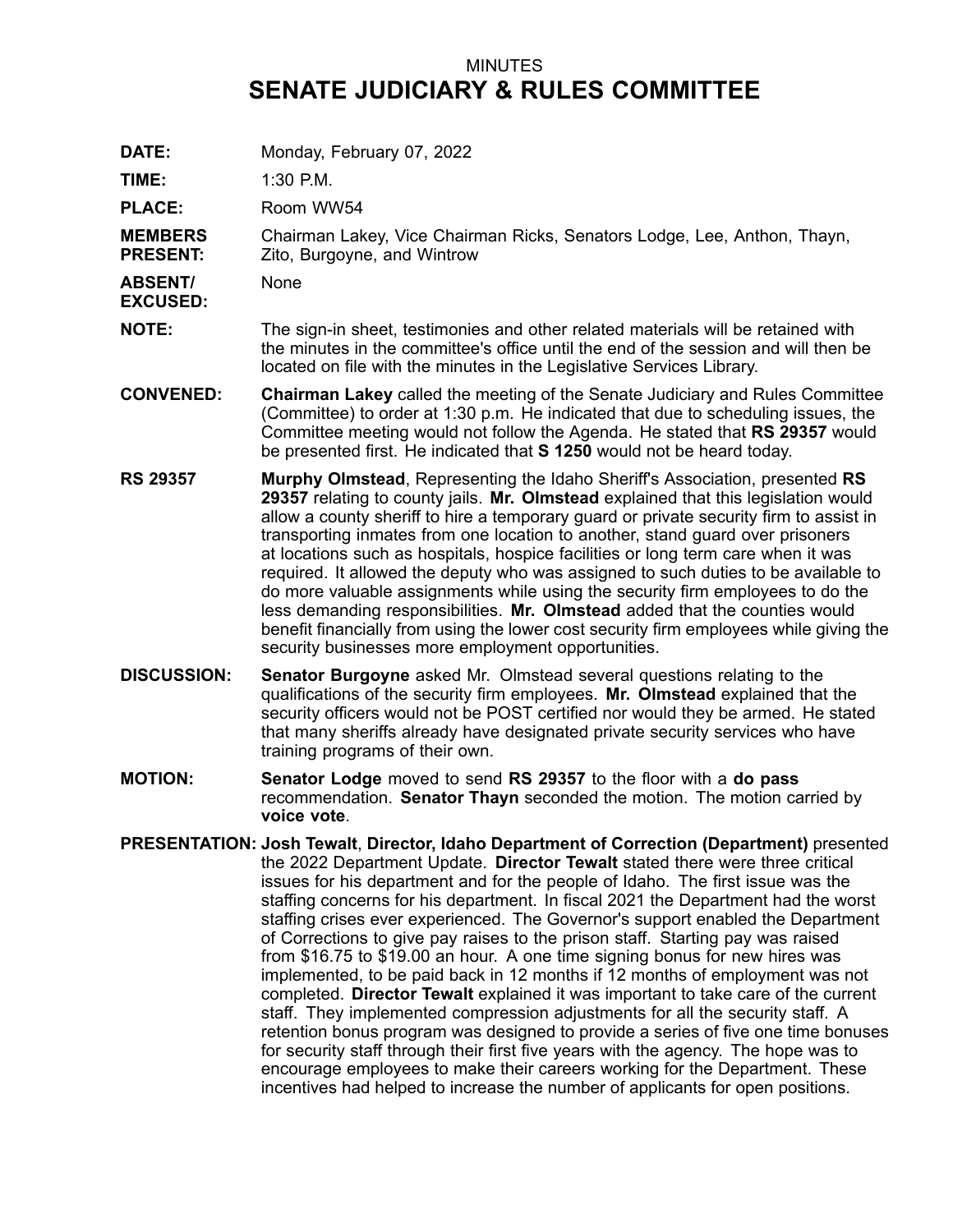**Director Tewalt** commented on community supervision and the importance it played for those under the supervision of the Department. The bulk of the population in the prison system was <sup>a</sup> function of people who had been unable to take advantage of opportunities available to them. The Department recognized that one area needing support was in probation and parole. Significant progress had been made in that area and part of that was due to electronic monitoring systems. They have enabled the parole officers to spend more quality time helping those they work with.

**Director Tewalt** stated that because of support from the Legislature and the Governor, <sup>a</sup> significant investment was made in intervention stations which were specifically targeted for high risk, high need individuals in the community. The stations had allowed parole officers to recognize when people were struggling and get them out of the communities before they committed <sup>a</sup> crime. **Director Tewalt** commented that they had been piloting two programs to help resource the community supervision differently to gain better results. The first was the creation of the Probation and Parole Specialist. These individuals worked closely with newly sentenced probationers or newly released parolees. They provided customer service for the clients who had needs and supported parole officers. **Director Tewalt** explained that the other positive pilot program was creating the new position of Re-entry Specialist. These employees targeted those people who were high risk. In addition the Re-entry Specialists worked for 60 days before the parolees were released, developed <sup>a</sup> solid case plan and then followed them for 60 days upon release and helped them troubleshoot any issues they encountered. **Director Tewalt** stated the program was very successful and determined that it was needed in many Idaho communities.

**Director Tewalt** briefly explained the need for infrastructure to care appropriately for the people sentenced to their custody. He mentioned that capacity was not just the number of beds but the number of beds needed to fit specific needs. The Department requested funds to build an 848 bed female facility which would allow 700 minimum custody male beds to be reclaimed for their intended use. The second part of the proposal involved <sup>a</sup> 280 bed housing unit at the Idaho State Correctional Institution which would include 140 ADA compliant areas.

**DISCUSSION: Senator Lee** asked if the amount of funding requested would cover all the costs. **Director Tewalt** responded that he didn't know. He explained that he was looking at compensation from two perspectives. The first was compensating the employees in <sup>a</sup> way that was commensurate with what was expected of them. The second was compensating them in <sup>a</sup> way that was commensurate with the value they bring to the criminal justice system that others do not provide. **Director Tewalt** stated he believed they were going to be able to compensate the staff and increase starting pay to continue to be more competitive.

> **Senator Lodge** asked what kind of internet access people had in their facilities. **Director Tewalt** explained that it was limited but there are projects underway to increase their access. Some CARES money was used to increase bandwidth. The goal was to have Wi-Fi and internet access available to every bed in the institutions. **Director Tewalt** commented that internet access is <sup>a</sup> scary proposition in correctional facilities but it was also used for education as well as communication with families. **Senator Lodge** asked how email worked at the centers. **Director Tewalt** said that kiosks and tablets were available for use and were heavily regulated.

**PASSED THE GAVEL** Chairman Lakey passed the gavel to Vice Chairman Ricks for hearing on the Public Defense Commission Rules.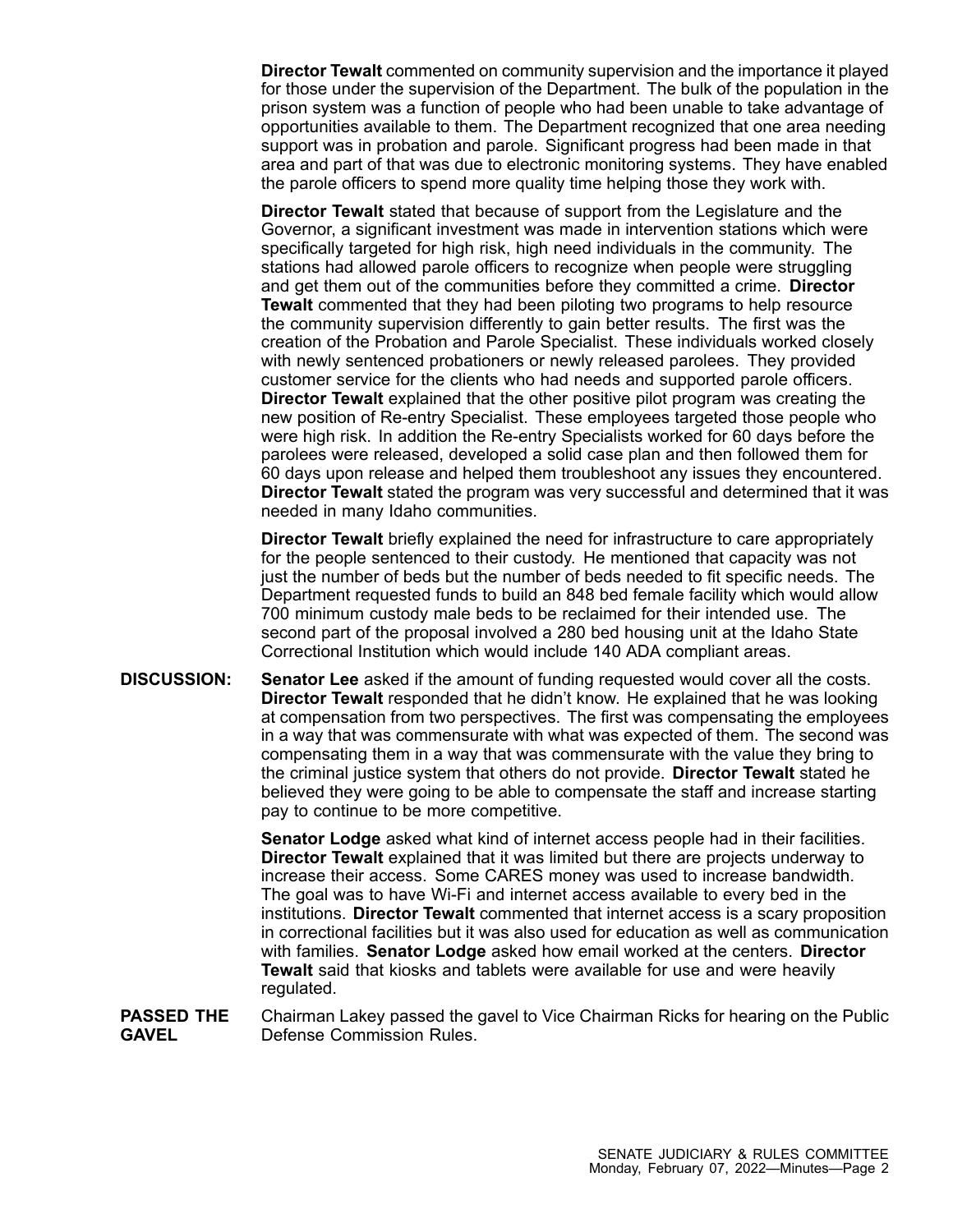**61-0101-2101 AND 61-0102-2101 Kathleen Elliott, Executive Director, Idaho Public Defense Commission (PDC)**, introduced Chairman Bowles (attending through zoom), Vice Chair Eric Frederickson and Emma Nowacki, Deputy Attorney General of Civil Litigation. **Director Elliott** stated the mission of the PDC was to improve trial level defense to ensure compliance with state and federal regulations.

> **Emma Nowacki, Deputy Attorney General**, gave an update on the Tucker Class Action Lawsuit which had challenged the public defense system in Idaho (see Attachment 1).

**DISCUSSION: Senator Burgoyne** and **Ms. Nowacki** had <sup>a</sup> discussion regarding the costs involved with this case. **Senator Burgoyne** questioned whether anyone had computed the costs to the State. **Ms. Nowacki** responded that she did not know. **Senator Burgoyne** asked Ms. Nowacki to find out how much money this lawsuit had cost the State of Idaho to date. **Director Elliot** commented that the amount could be estimated.

> **Director Elliott** discussed the last few years of the rulemaking process. In 2019 the PDC negotiated rulemaking but held off proposing new rules to comply with stakeholder's requests. In 2020 there were two more standards to negotiate and the PDC wanted to involve the public in the process. The old rules were moved to new locations and cleanup was done. **Director Elliott** stated that after many comments and several meetings, the attached legal sheet was produced prior to the 2021 Legislative Session. The sheet shows the end result of each of the 21 provisions that were taken through the negotiated rulemaking process (see Attachment 2). **Director Elliott** enumerated and explained each provision verbally to the Committee. She stated that all the comments were given in <sup>a</sup> summary version and given to each committee member. She indicated that the comments, in their entirety, were on their website and were given to the full Commission. The Commission determined what language to keep and how to proceed. The result of that process was what the Commission approved as the pending rules.

**DISCUSSION: Senator Burgoyne** asked if Director Elliott thought the State provided enough money to the counties so that the rules promulgated could be met. **Director Elliott** stated that in her perspective the State had been incrementally increasing the standards and they have also increased the amount of money allotted. She stated the Commission works very hard to make sure there is enough money available for their needs and that it would appropriately benefit public defense. **Senator Wintrow** asked Director Elliott if the rules, as they were currently printed, were <sup>a</sup> result of incorporations suggested by the Commission as <sup>a</sup> body and not just as Director Elliott's interpretations. **Director Elliiott** reiterated that the language had to be approved by the Public Defense Commission.

> **Senator Anthon** questioned the interplay between statute and the rulemaking process. He stated he did not understand how the PDC could impose qualifications on the counties and still be abiding by the statutes. **Director Elliott** responded there were three elements that came into play. It was necessary to have the structure of the funding, the oversight, and the standards that were nationally recognized. **Senator Anthon** asked questions regarding the removal process from the rosters. **Director Elliott** explained there were two rosters. One was the public defense roster and the second was the capital counsel roster. The public defense roster was <sup>a</sup> simple application to be completed. **Director Elliott** reiterated that she had never removed anyone from the capital roster. There were people whose grand-fathered terms had expired and at that time they were taken off the roster.

**TESTIMONY:** The following people testified or submitted written testimony to reject **Docket No. 61-0101-2101** and **Docket No. 61-0102-2101**: (see Attachment 3).